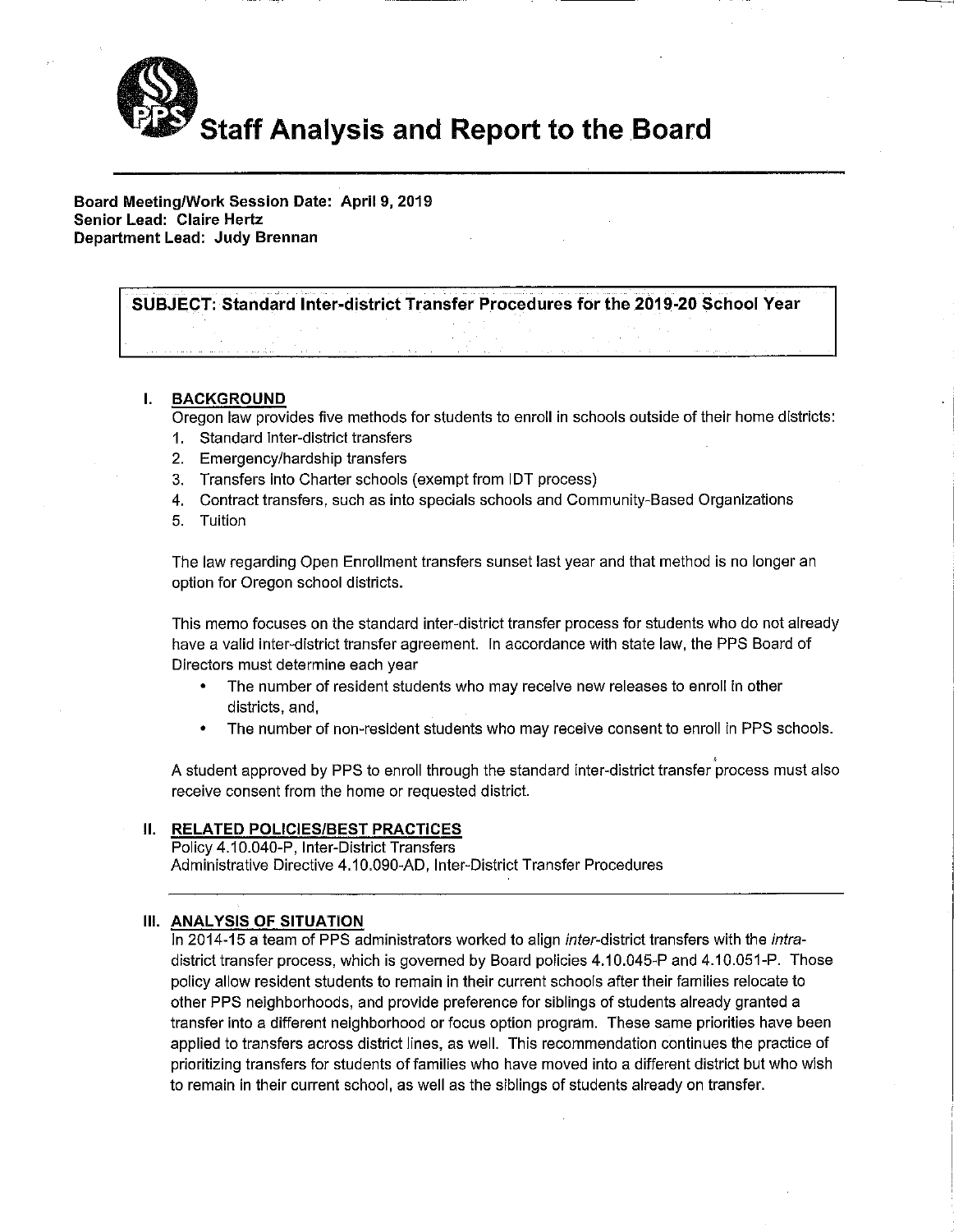State law restricts the information districts may obtain when considering standard inter-district transfers. Factors that are routinely included in the PPS intra-district transfer system, such as native language, income eligibility or evidence of family hardship, cannot be considered in the standard inter-district transfer process. Therefore, PPS practice has limited standard inter-district transfer opportunities for students who do not meet any of the allowable priorities described above. State law does offer families the option to request transfer through an emergency/hardship process, which includes a narrowly defined set of criteria for approval.

The table below shows net transfer rates by district. The high number of transfers with districts along our eastern boundary is evidence of the many families impacted by housing markets changes. See attached chart for transfer results by district since 2013-14.



PPS routinely accepts more students through inter-district transfer than we release each year, primarily because our district population is greater than nearby districts, which leads to the number of students who move out of PPS, and, thus, qualify for priority transfer into PPS, to be greater than the number who qualify for priority transfer out of PPS.

## **IV. FISCAL IMPACT**

Students who enroll through standard inter-district transfers qualify for the same state school funding, as resident students. During the 2017-18 School Year PPS enrolled a total of 1,331 students who were resident of other school districts, including students attending PPS charter and alternative schools.

# V. COMMUNITY ENGAGEMENT

Engagement typically consists of targeted outreach to families who have moved out of PPS. Information is posted on the Enrollment and Transfer website, and the application is available online and in five supported languages.

# VI. TIMELINE FOR IMPLEMENTATION/EVALUATION

April 9: PPS Board of Education discussion April 15 or 30: Board of Education vote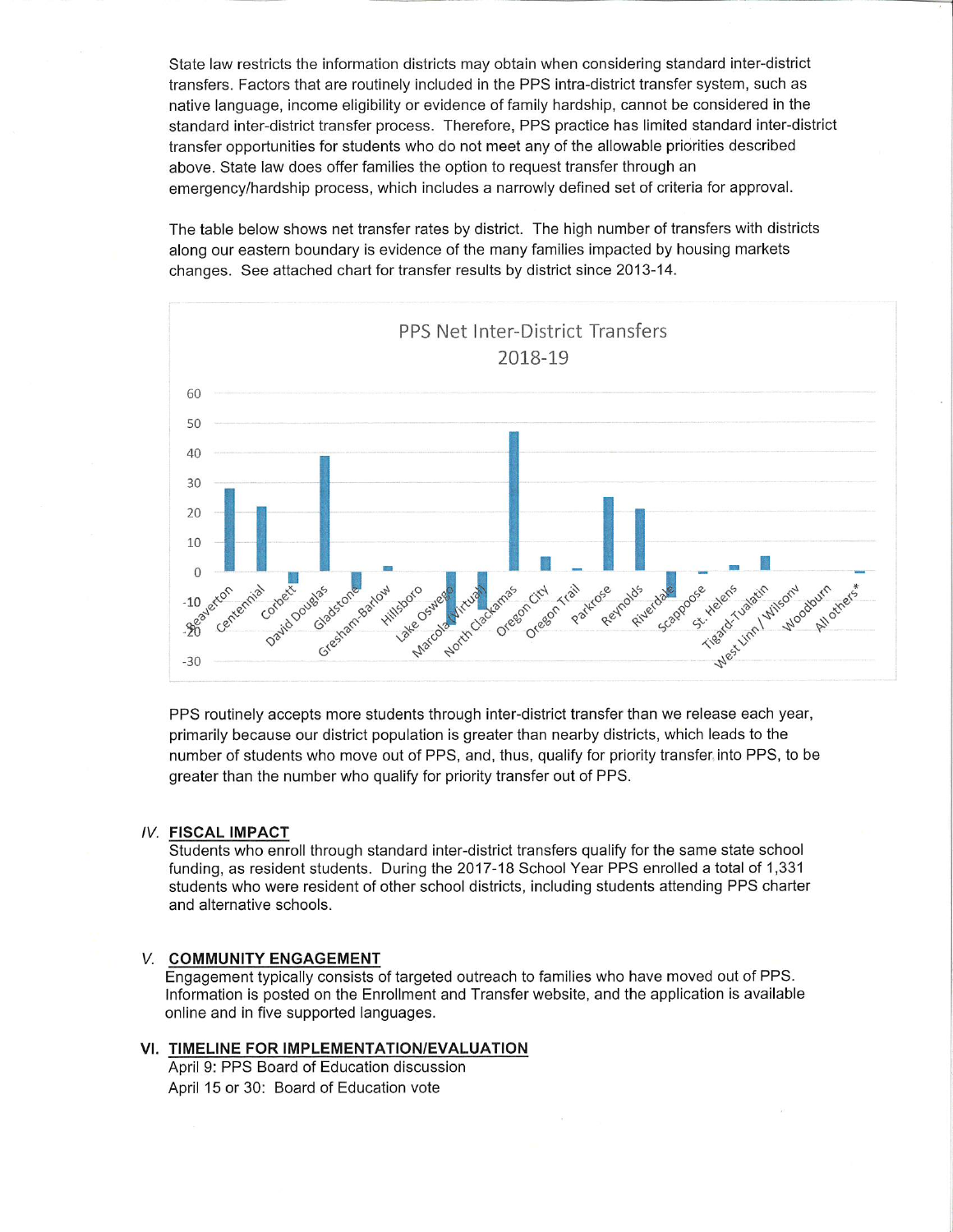May 13: Applications available. Currently enrolled students who moved out of PPS in the past year will receive notice of an automatic application filed on their behalf.

May 31: Early notice of approvals out of PPS for applicants to districts with June 1 deadlines June 18 (approx.): Notify applicants of results.

June-August: Rolling decisions and notice to families and other districts

#### **VII. BOARD OPTIONS WITH ANALYSIS**

Option 1: Do not allow any new standard inter-district transfers in or out of PPS for the 2019-20 school year. Likely outcome:

- Many students will be forced to transition to new schools
- Students from the same family will be split between multiple schools
- PPS enrollment will drop by potentially several hundred students
- Option 2: Allow all requests standard inter-district transfers in and out of PPS
	- Non-resident students will have greater access to school transfers than students who live within PPS
	- Crowded schools will become more crowded
	- Resident students will be allowed transfer out of PPS even if their requests do not match PPS transfer policy

Option 3: Support the recommendation

- Unlimited transfers into/out of PPS for students who meet district priorities, so long as space is available at the current/requested schools (or, in the case of transfers out of PPS, in the requested district)
- Additional transfers into PPS accepted only where space is available

#### **VIII.STAFF RECOMMENDATION**

- Transfers IN to PPS schools: 1.
	- a. An unlimited number of non-resident students will be allowed to transfer into PPS if they meet any of the following priorities:
		- Students who had a legal change of residence out of the PPS boundary during the past year will be allowed to remain enrolled at their current PPS schools. 143 students approved through this priority for 2018-19.
		- Students who have siblings already enrolled in PPS will receive consent, so long as space is available at the requested schools. 33 students were approved through this priority for 2018-19.
		- Students who attended a public charter school for at least three consecutive years and are completing the highest grade this year, so long as there is space in the requested schools. This category includes non-resident students currently enrolled in Trillium Charter School. This priority not included in the 2018-19 transfer cycle.
		- Students who have reached the highest grade of their current PPS schools and wish to continue at the next school level (such as elementary to middle school or middle to high school), so long as there is space in the requested schools. 43 students were approved through this priority for 2018-19.
	- b. Additionally, up to 100 students will be admitted to PPS, so long as space is available at the requested school and grade. If there are more applicants than slots a random number will be used as a tie-breaker. 74 students were approved through this priority for 2018-19.
	- c. New transfers would last through the highest grade of the approved school.
- $2.$ Transfers OUT of PPS schools: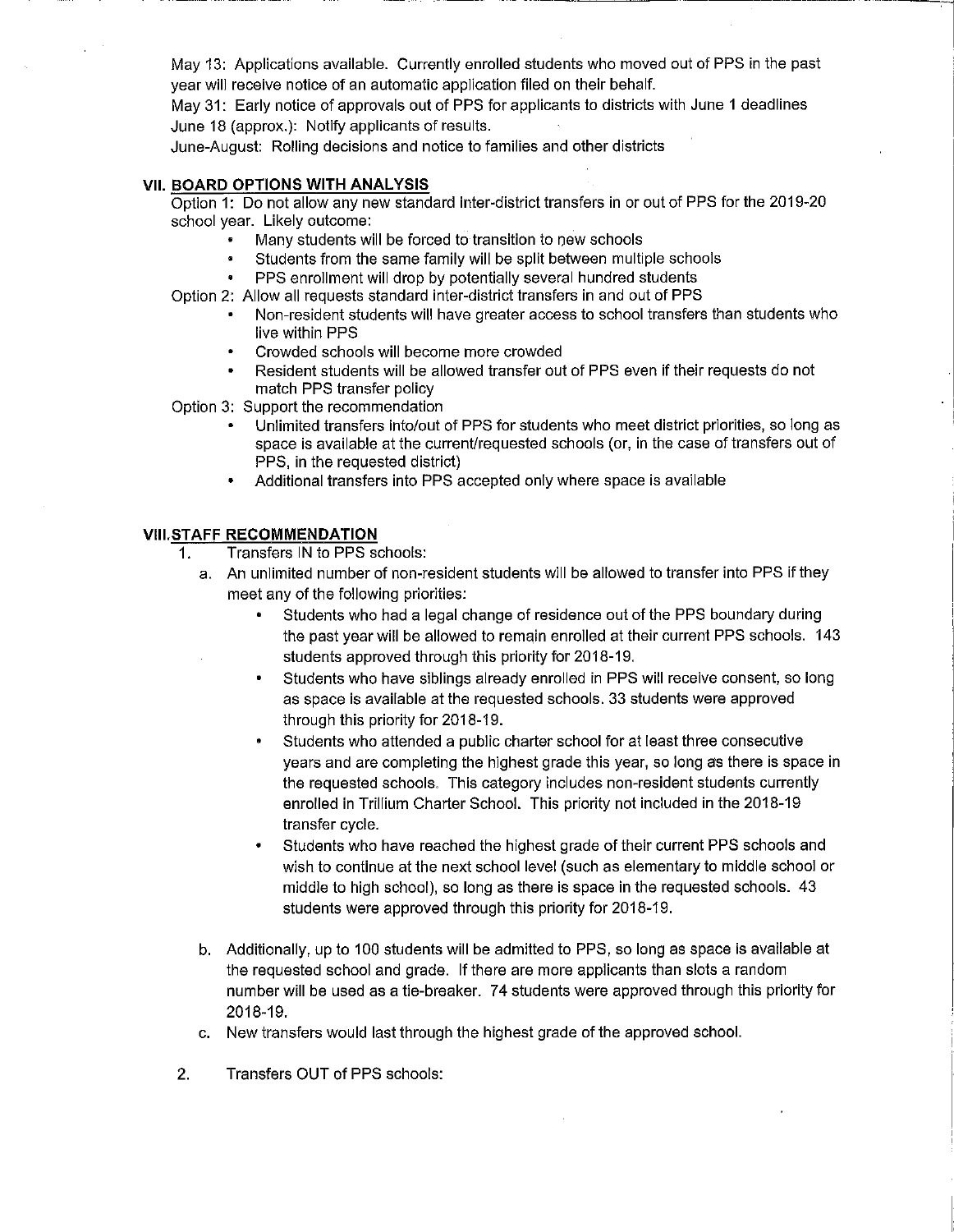- a. An unlimited number of students will be allowed to transfer out of PPS if they meet any of the priorities described in Oregon Revised Statute 339.127:
	- Students who had a legal change of residence into the PPS boundary during the past year will be allowed to remain enrolled in their current district. 23 students were approved through this priority for 2018-19.
	- Students who have siblings already enrolled in other districts will be released. 27 students were approved through this priority for 2018-19.
	- Students who attended a public charter school in a different district for at least three consecutive years and are completing the highest grade this year. This priority not included in the 2018-19 transfer cycle.
- b. No transfer slots for resident students who do not meet the above criteria. 46 students were denied transfer to other districts in the 2018-19 transfer cycle because of not meeting one of the above criteria.
- c. In accordance with state law, transfers out of PPS are valid through 12<sup>th</sup> grade.
- IX. I have reviewed this staff report and concur with the recommendation to the Board.

**Guadalupe Guerrero** Superintendent **Portland Public Schools** 

 $\frac{4}{4}$ 

### **ATTACHMENTS**

(List all supporting documentation, including resolution, etc.) A. 6 year inter-district transfer rates by district

PPS District Priorities FY 2018-19

- 1. Set a clear Vision and Strategic Plan
- 2. Create equitable opportunities and outcomes for all students
- 3. Build management and accountability systems and structures
- 4. Allocate budget, funding and resources focused on improving outcomes for students